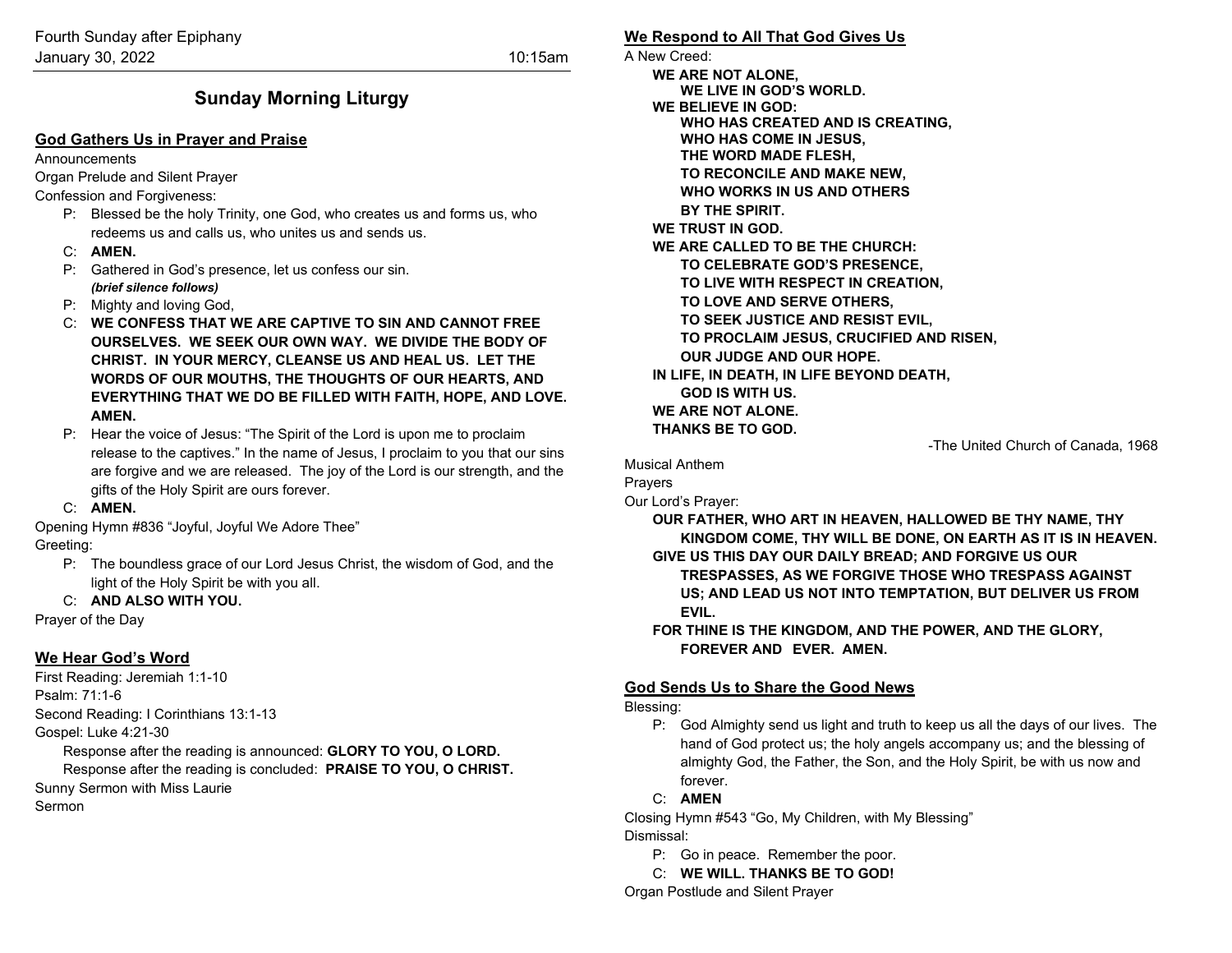## **Saint John's Evangelical Lutheran Church**

**Berrysburg, PA 717-362-9519**

#### **[stjohnhillchurch@frontier.com](mailto:stjohnhillchurch@frontier.com) | [www.stjohnhillchurch.org](http://www.stjohnhillchurch.org/)**

## **Our Mission**

*St. John congregation, responding to the call of the Holy Spirit through the Gospel, unites together to preach and teach the Word, administer the sacraments, and carry out God's mission. With God's guidance and grace, we strive to boldly proclaim by word and action the reconciling Gospel of Jesus: Working together for justice and peace, and caring for those in need in our community and world. We invite everyone to join us wherever you are on your faith journey.*

*Adopted December 8, 2013*

## **Serving Today**

| James Watson    | Leader                    |
|-----------------|---------------------------|
| Laurie Little   | Young Christians Minister |
| Judy Ferree     | Organist                  |
| Reyann Cheatham | Lector                    |
| Roy Henry       | <b>Council President</b>  |

For the month of January, our *Celebrate* lectionary bulletin inserts, our support of *Tree 4 Hope*, and our support of one pastor for one month in the Konde Diocese of the Evangelical Lutheran Church in Tanzania are all sponsored by Roy and Rachel Henry for our many blessings throughout the year.

Welcome to all who are worshipping with us this morning. If you are a visitor, please sign our guest book in the foyer, and please worship with us again and join in other congregational family activities!

#### **Today, Sunday, January 30**

- 9am Adult Bible Study (On Zoom)
- 9am SONDay Celebration (In-Person) Masking and safe distancing are required for everyone present – both adults and young persons – to do our best to protect our (unvaccinated per current guidelines) younger congregational family members!
- 9am Confirmation Class (In-Person)
- 9am Youth Group Bible Time (In-Person)
- 10:15am Worship, Including Celebration Time with Miss Laurie for Young Persons In-Person (In-Person and On Zoom) – Masking is required for everyone who is not yet fully vaccinated, as our area continues to remain at the highest level of virus transmission.
- 11:15am Financial Secretary Pat Herb will be available in the kitchen downstairs immediately after the conclusion of worship for the final time for picking up 2021 Financial Contribution Statements.

#### **Monday, January 31**

8-9:30am Pastor Tom's Office Hours 6:30-7:30pm Lion Cub Den Meeting in "Sunday School" Room

#### **Tuesday, February 1**

8-9:30am Pastor Tom's Office Hours

### **Wednesday, February 2**

Presentation of Our Lord

8am-12pm Pastor Tom's Office Hours

6:30pm Midweek Bible Study (on Zoom)<br>6:30-8pm February Gathering of *Celebrati* February Gathering of *Celebration Club with Miss Laurie* (In-Person)

7pm Weekly Congregational Family Time of Prayer 1. for All Educators/ Students/Families and 2. for Our Health Professionals *(Please make use of the list of health care professionals at the end of this bulletin information, taking a few minutes to lift each person up to God by name. To add names to the list, please contact Pastor Tom with their information.)*

#### **Thursday, February 3**

8am-12pm Pastor Tom's Office Hours 2pm Pastor Tom Leads Worship at Polk Assisted Living, Millersburg

#### **Friday, February 4**

8-9:30am Pastor Tom's Office Hours

#### **Saturday, February 5**

Pastor Tom's Weekly Day Off

#### **Next Sunday, February 6**

#### Fifth Sunday after Epiphany

- 9am Adult Bible Study (On Zoom)
- SONDay Celebration (In-Person) Masking and safe distancing are required for everyone present – both adults and young persons – to do our best to protect our (unvaccinated per current guidelines) younger congregational family members!
- 9am Youth Group Bible Time (In-Person)
- Worship, Including Holy Communion and Celebration Time with Miss Laurie for Young Persons In-Person (In-Person and On Zoom) – Masking is required for everyone who is not yet fully vaccinated, as our area continues to remain at the highest level of virus transmission.

## **Looking Ahead**

**Please join us for upcoming Book Group Discussions!** For the next several months, all gatherings will be on Zoom at 6:30 pm. Call or email Ann 717.362.7895 [rahbruner@gmail.com](mailto:rahbruner@gmail.com) if you need a book or have any questions. Next up  $-$  Monday, February 7: **The Book Woman of Troublesome Creek** by Kim Michelle Richardson. And looking further ahead:

March 7 **Code Girls** by Liza Mundy

April 4 **And Then You Loved Me** by Elspeth Cooper

May 2 **American Harvest** by Marie Mutsuki Mocket

Hope to see you there!

On Sunday, February 13, our gifted members of Youth Group will be taking responsibility for the leadership of all parts of our worship at 10:15 A.M!

\* \* \* \* \* \* \* \*